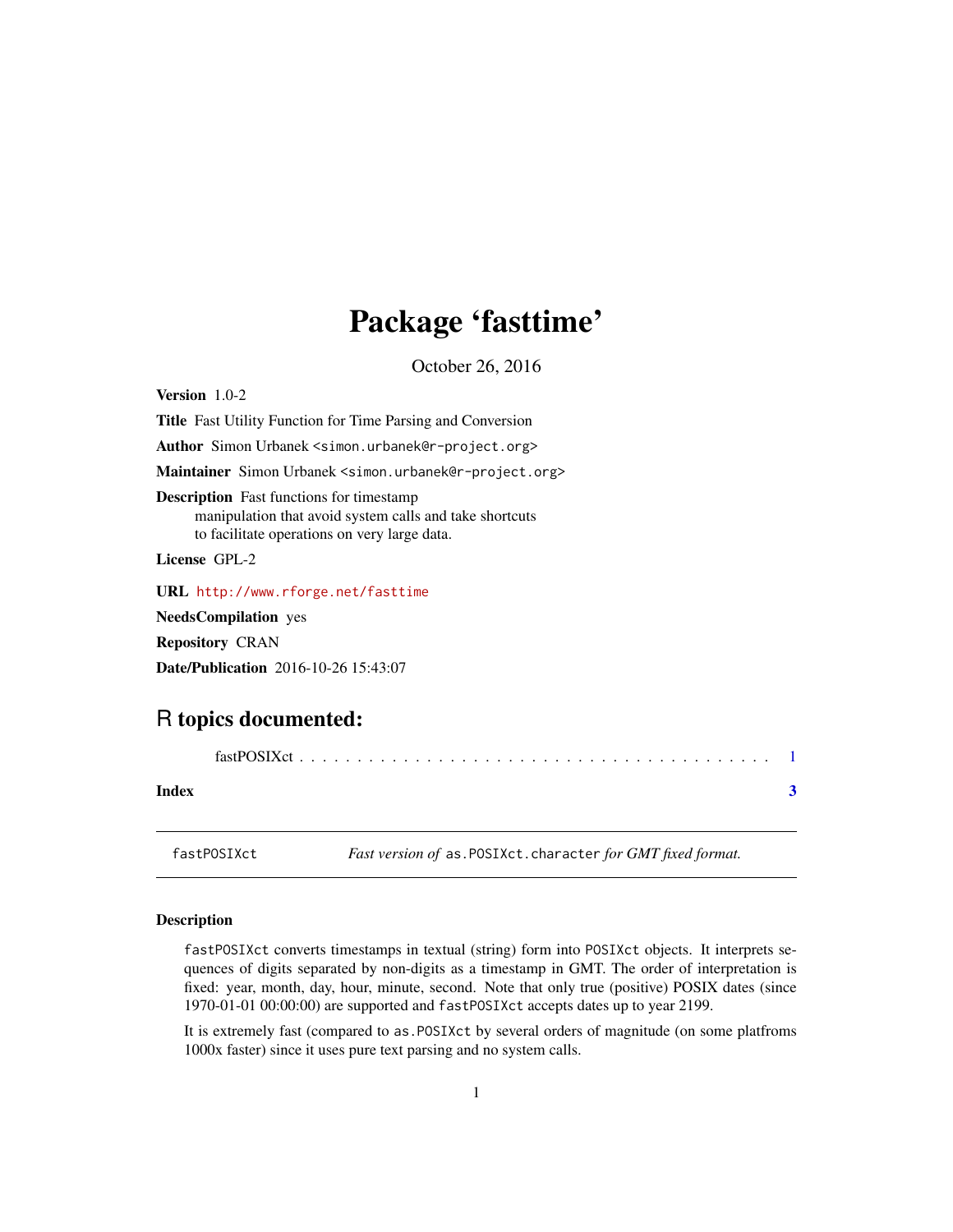<span id="page-1-0"></span> $fastPOSIXct(x, tz = NULL, required.components = 3L)$ 

#### Arguments

|       | X                   | string vector to interpret as timestamps                                                                                                                                                                                                     |  |
|-------|---------------------|----------------------------------------------------------------------------------------------------------------------------------------------------------------------------------------------------------------------------------------------|--|
|       | tz                  | timezone for the resulting POSIXct object - this is NOT the time of x, that will<br>always be GMT!                                                                                                                                           |  |
|       | required.components |                                                                                                                                                                                                                                              |  |
|       |                     | minimum number of timestamp components that are required. For example 3<br>means only the date is required, 6 means all components (up to the seconds) are<br>required. If the requirement is not met, the result for that entry will be NA. |  |
| Value |                     |                                                                                                                                                                                                                                              |  |

Numeric vector of the class POSIXct. In fact this function computes the numeric vector and calls .POSIXct to create the result.

#### Author(s)

Simon Urbanek

#### See Also

[as.POSIXct](#page-0-1)

#### Examples

```
## let us generate a bunch of random timestamps until today
ts <- as.character(.POSIXct(runif(1e4) * unclass(Sys.time()), "GMT"))
```

```
## convert them using as.POSIXct
system.time(a <- as.POSIXct(ts, "GMT"))
```

```
## same using the fast method
system.time(b <- fastPOSIXct(ts, "GMT"))
```
identical(a, b)